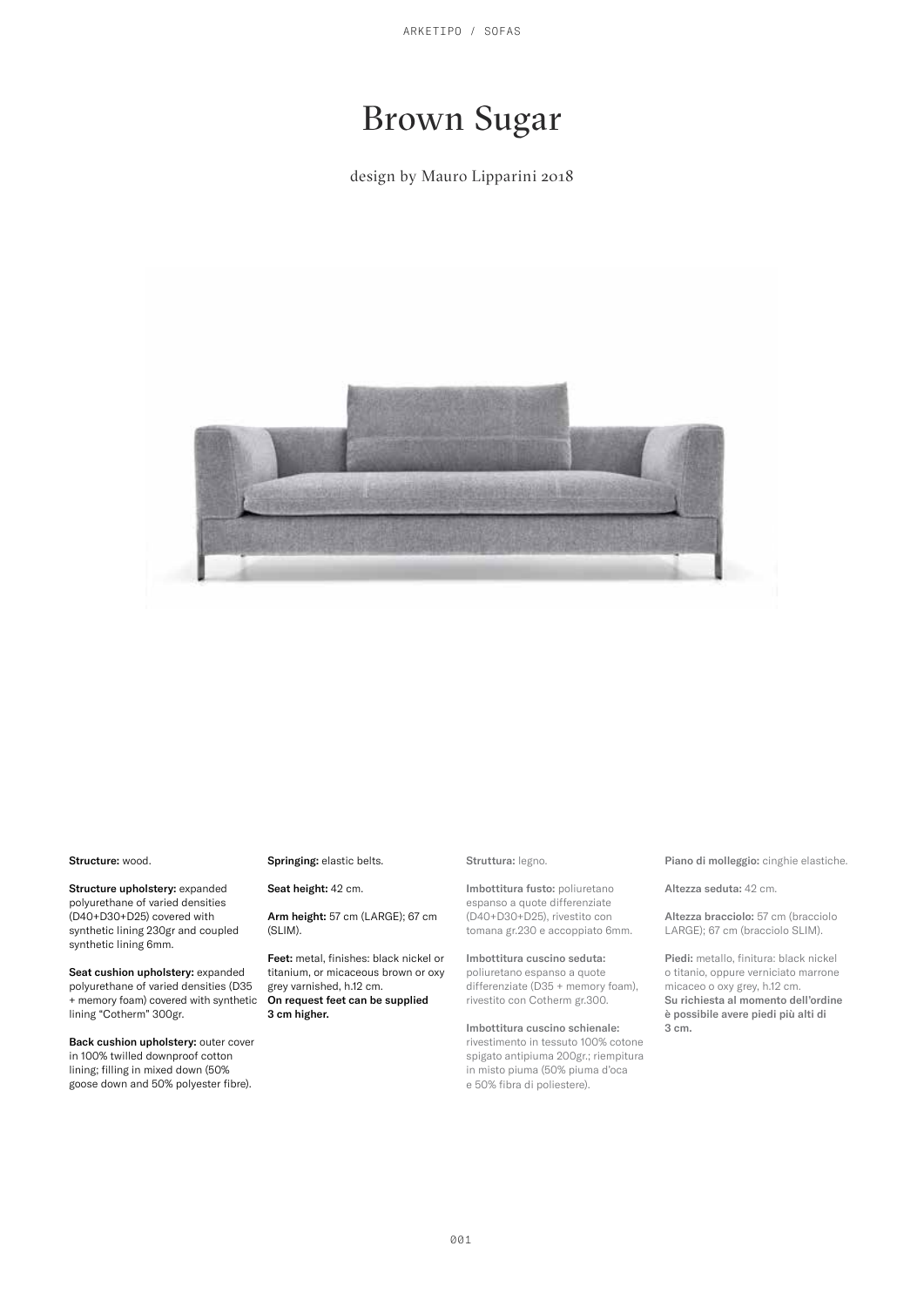#### SOFAS / BROWN SUGAR

#### Sofa SLIM Divano SLIM



Sofa LARGE Divano LARGE



Corner sofa Divano angolare







Right or left unit LARGE Laterale LARGE dx o sx







#### Right or left corner unit with right or left pouf

Laterale angolare dx o sx con pouf dx o sx



Unit LARGE with right or left pouf Laterale LARGE con pouf dx o sx



Central unit with right or left pouf

Elemento centrale con pouf dx o sx

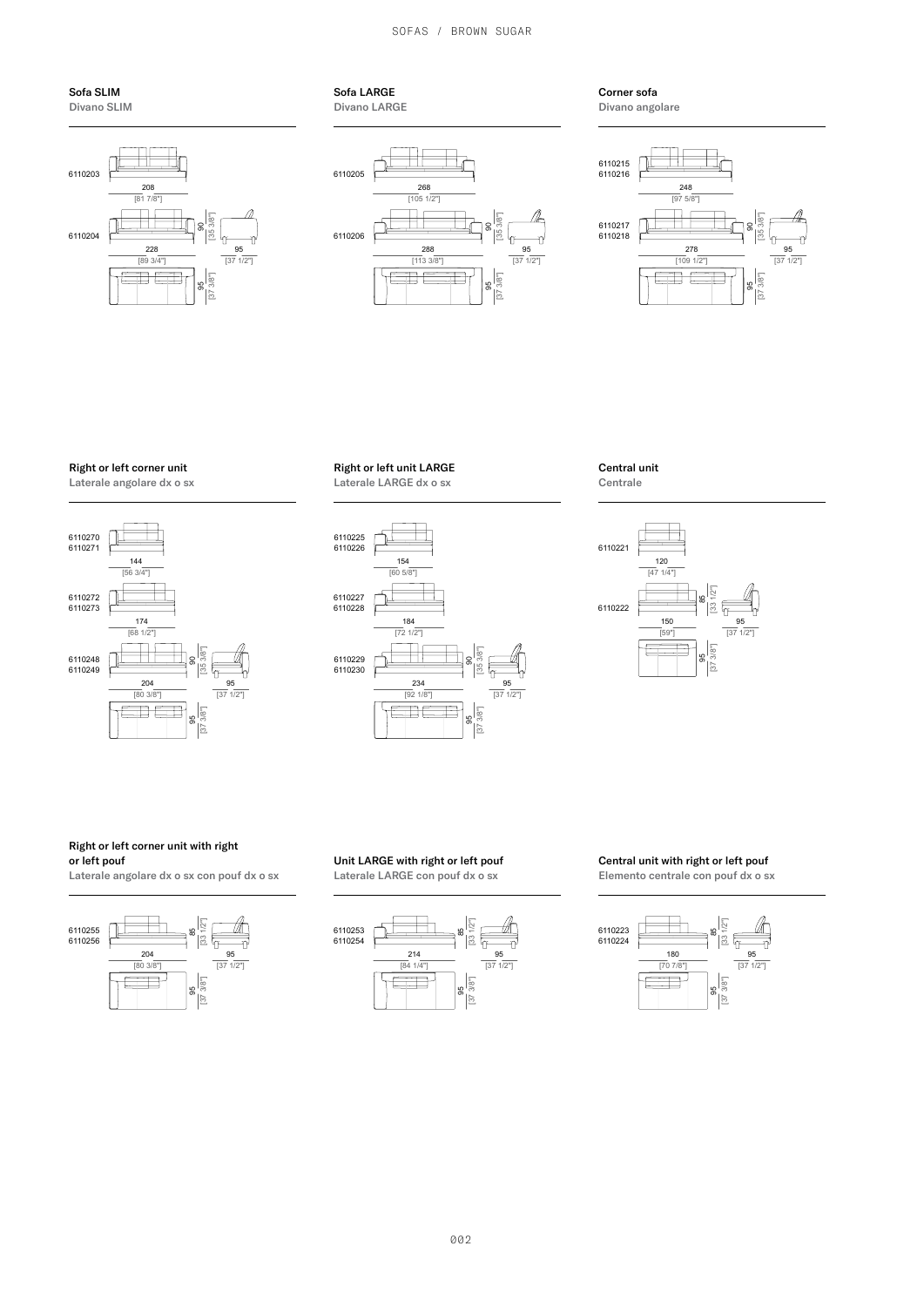SOFAS / BROWN SUGAR

### Chaise-longue LARGE with right or left long arm

Chaise longue LARGE dx o sx



Chaise-longue LARGE with right

# or left long arm

Chaise longue LARGE dx o sx



#### Dormeuse Dormeuse







# Composizione A

Composizione A



# Composizione B

Composizione B



Composizione D

Composizione D